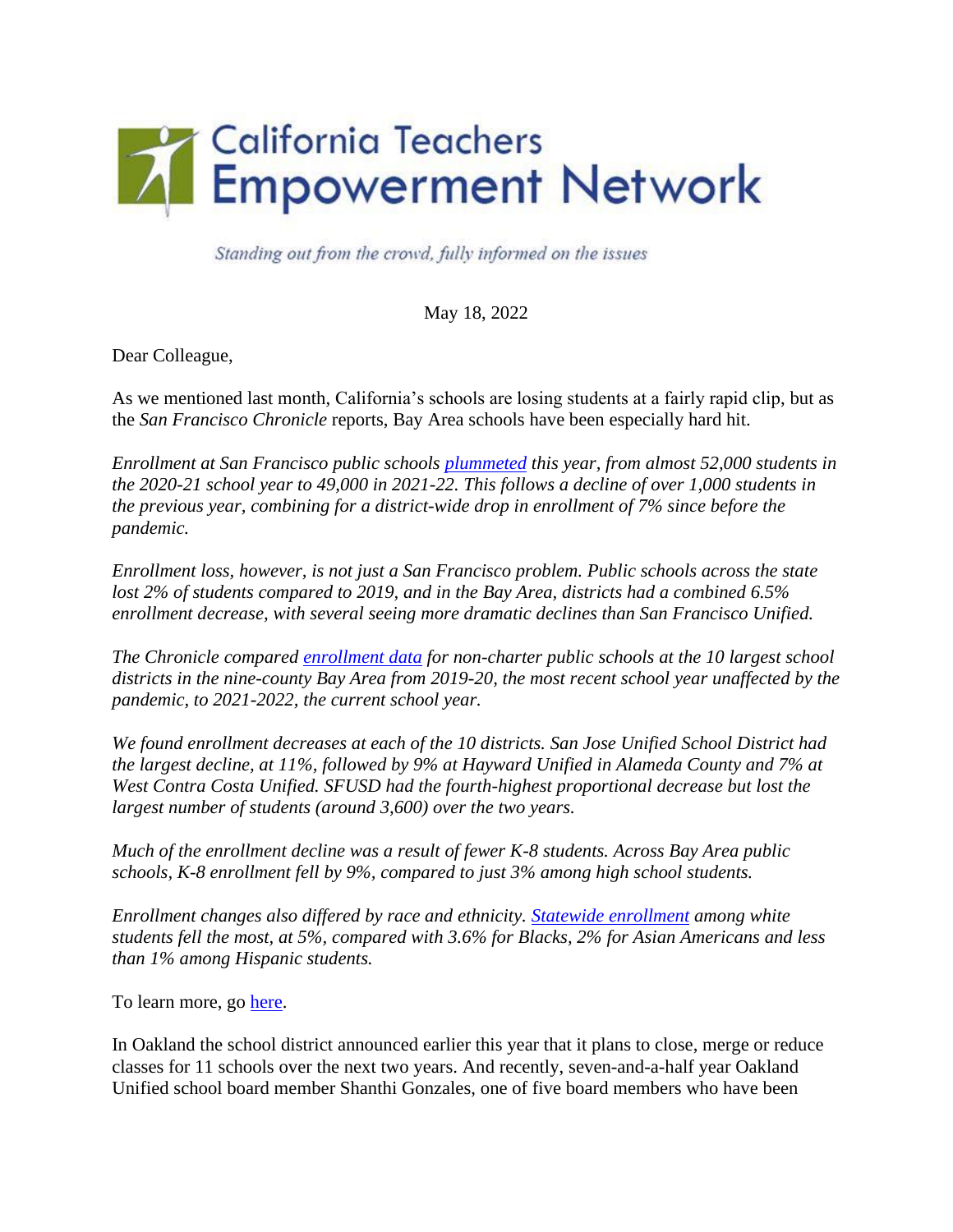lambasted for supporting controversial school closures earlier this year, announced her resignation in a letter critical of the district's teachers union and other board members.

*"Most Oakland schools aren't "meeting students' academic needs" and that the failure to improve school quality has driven the district's significant enrollment loss over the last 20 years.*

*She criticized the school board as a whole for wasting too much meeting time on "issues that, while important, don't have much to do with how students are doing academically."*

*"As long as we are struggling to ensure that students can read at grade level, it is a disservice to our students and families to spend so much time on issues that are not central to our core mission," Gonzales said.*

*She also accused leaders of the district's teachers union, the Oakland Education Association, and their "allies" of "resisting efforts to address school quality" as well as trying to shut down debate on topics they don't agree with — sometimes "through acts of intimidation." Her employer was contacted and asked that she be condemned for supporting school closures, she said.*

To learn more, go [here](about:blank) and [here.](about:blank)

Statewide, *The 74* reports that "California Voters More Dissatisfied With Local Schools after Pandemic than Voters in Other States, New Poll Finds."

*From their dislike of local teachers' unions to a lack of confidence in school administrators, California voters are more disillusioned with the state of education than voters nationally, a new poll has found.* 

*Commissioned by the reform-oriented nonprofit, Murmuration, [likely California voters](about:blank) who were also parents were much less satisfied with the performance of traditional neighborhood public schools during the pandemic than in every other state polled, including Colorado, Georgia, Indiana, Louisiana, Missouri, Texas, New Jersey, Tennessee, and the District of Columbia.*

*"Many places in California struggled to get remote learning set up and make it effective. There were also fights with the unions when it came to school reopenings," said Brian Reich, vice president of communications at Murmuration. "I think that over the course of the pandemic, issues just continued to compound themselves."*

*In California, controversy over remote learning and how school reopenings were handled were particularly extreme, Reich said. In San Francisco for example, [three school board members](about:blank)  [were recalled](about:blank) for the first time since 1983 because parents felt the board was prioritizing progressive politics over school reopenings, said Reich.*

To read on, go [here.](about:blank)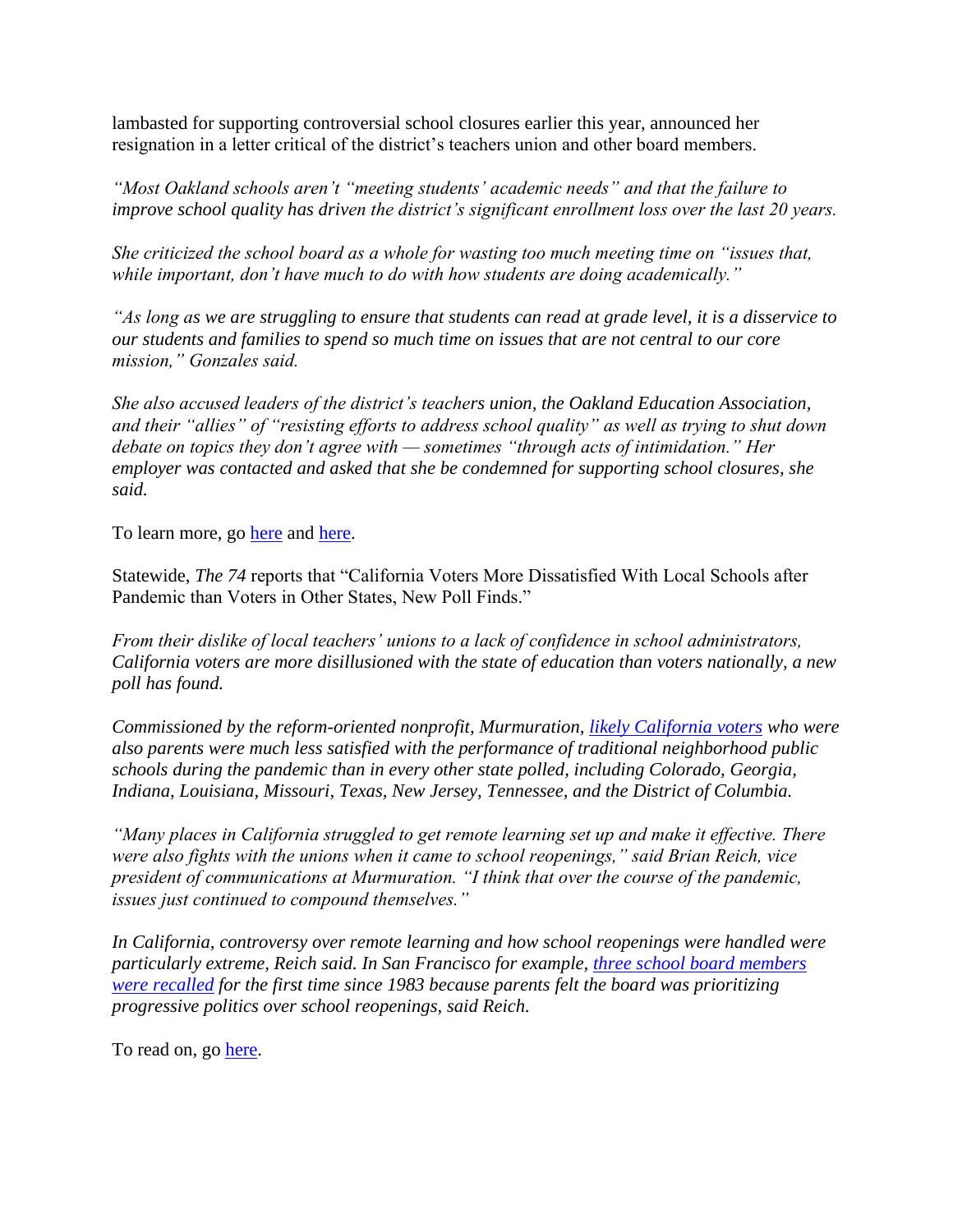And then there are California school districts that grew during the pandemic and are feeling shortchanged.

*While the vast majority of California's school districts [lost students](about:blank) during most of this past decade, hundreds of districts — mostly small and rural — have grown, emerging from the height of the pandemic with higher enrollment.*

*Most districts would welcome an enrollment increase and the per-student state funding boost that usually comes with it. But these growing districts were shortchanged when the state implemented blanket COVID-19 policies protecting districts that lost enrollment during the pandemic.* 

*"The decision to hold districts harmless for declining enrollment came from a well-intended solution," said [Peter Birdsall,](about:blank) president of lobbying firm Education Advocates. "Even at the time, the concern was raised that some districts were growing. 'Hold harmless' actually hurt them."*

To continue reading, go [here.](about:blank)

On the union front, Reps. Jim Banks (R-IN) and Scott Fitzgerald (R-WI) introduced legislation in April to repeal the National Education Association charter.

Banks, the Republican Study Committee (RSC) chairman, and Fitzgerald, an RSC member, introduced the National Educational Association Charter Repeal Act, which would end the federal charter granted to the NEA.

The RSC contends that the NEA has abandoned its core mission to "elevate the character and advance the interests of the profession of teaching; and to promote the cause of education in the United States."

Banks said in a statement on Thursday:

*I was happy to partner with Rep. Fitzgerald on this important piece of legislation. There is now no daylight between the NEA's agenda and the radical left's agenda. Worst of all, the NEA strongly supports teaching 5-year-old children about adult sexual behavior. Their mission used to be education, now it's indoctrination and pitting American children against their parents' values.*

*Congress represents all Americans, and this bill will end Congress's tacit support for an organization that now only represents narrow, partisan interests.*

*"The National Education Association has strayed far from its original mission. Rather than supporting students, the NEA consistently put the interests of progressive teachers' unions over the learning of students," Fitzgerald explained in a statement. "It is time for Congress to say enough is enough and revoke the NEA's federal charter."*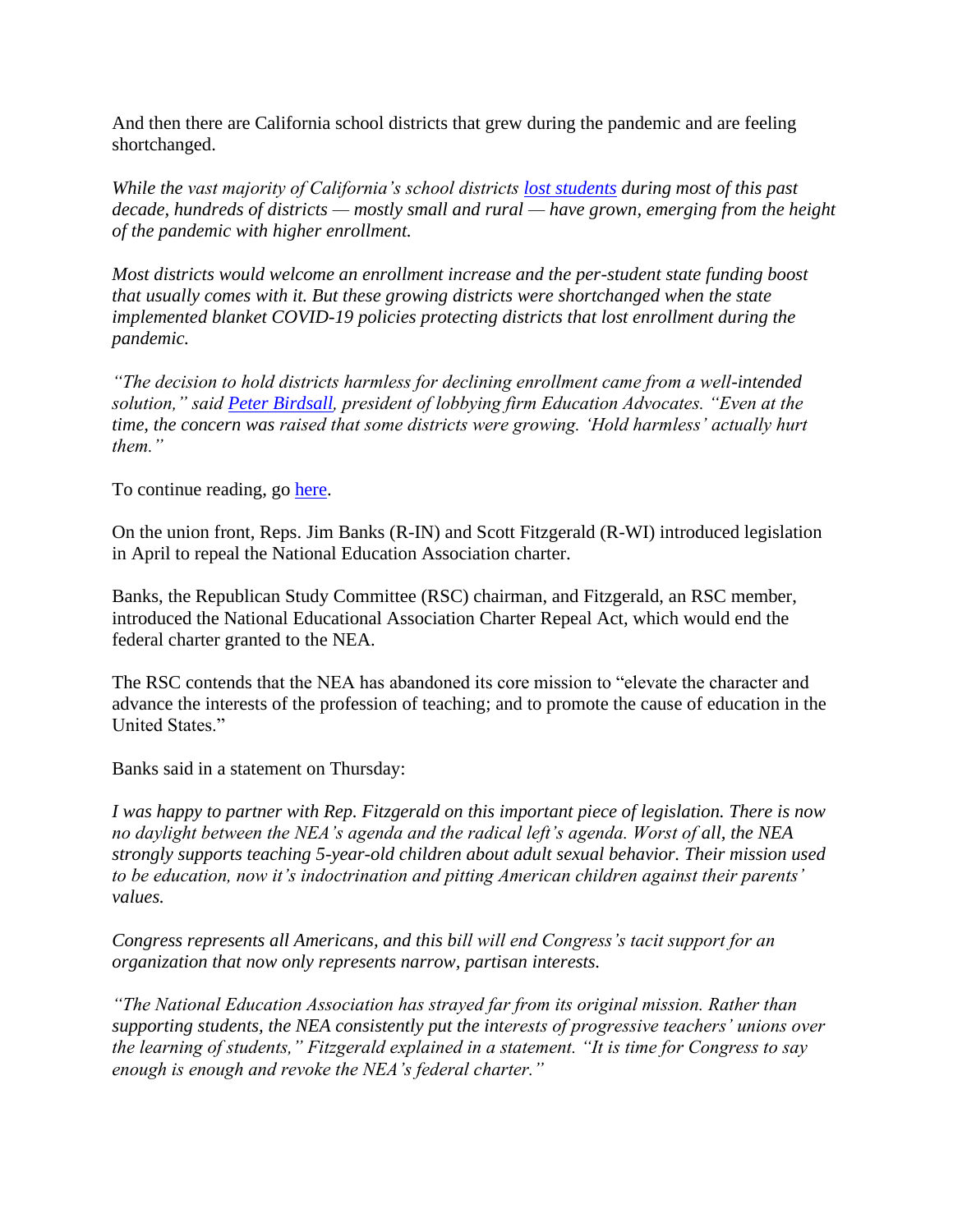*The NEA has increasingly supported Democrat initiatives such as nationwide school lockdowns, abortion, critical race theory (CRT), gender ideology in curriculums, and open borders.*

If passed, H.R. 7510 wouldn't directly affect the union's day-to-day operation, but it could serve to wake teachers up to the fact that their union is not all it pretends to be. So many teachers think that the bulk of their \$1,000 plus yearly dues payments go to their local union to fight for them – pay and working conditions, for example. But nothing could be further from the truth. Depending on the state, a good 80% of teachers' dues payments are funneled up to the state and national union affiliates where a great deal of the money goes into politics – almost exclusively in a leftward direction.

To learn more, go [here](about:blank) and [here.](about:blank)

Mike Antonucci is reporting that as in-person instruction has been restored everywhere in the country, and the nation's schools are dealing with an upsurge in violence and threats against teachers.

*The [American Psychological Association conducted a survey](about:blank) that found one of every three teachers had experienced verbal harassment or threats of violence from students since the beginning of the COVID pandemic. Individual teacher responses were chilling.*

*"I have been physically assaulted multiple times by students in the building and they know that not only is there no one to stop them, but there will be no consequences either. I ended up in the hospital the last time it happened," one teacher recounted.*

*A student in Clark County, Nevada, was [arrested for sexual assault and attempted murder](about:blank) of a teacher in her classroom. The district has seen 1,300 incidents this school year where arrests were made or citations issued. Police have confiscated 28 guns on campus.*

*Teachers and their unions are demanding action, but the actions demanded vary widely in emphasis, degree and harmony with past demands.*

*In response, the Clark County school district [upgraded security cameras, provided teachers with](about:blank)  [wearable panic buttons, and increased police presence around schools.](about:blank)*

*In Erie, Pennsylvania, a school shooting of one student by another led a labor relations specialist from the Pennsylvania State Education Association to [pen a letter to the district](about:blank)  [superintendent,](about:blank) demanding, among other things:*

- *An increase in security and/or police presence in highly visible and well-trafficked areas.*
- *The installation of fully functioning metal detectors. Until that can be accomplished, all students shall be scanned with handheld electronic devices which detect weapons.*
- *Written instructions for student removal procedures, distributed to all staff.*
- *Fully functioning security cameras.*

To learn more, go [here.](about:blank)